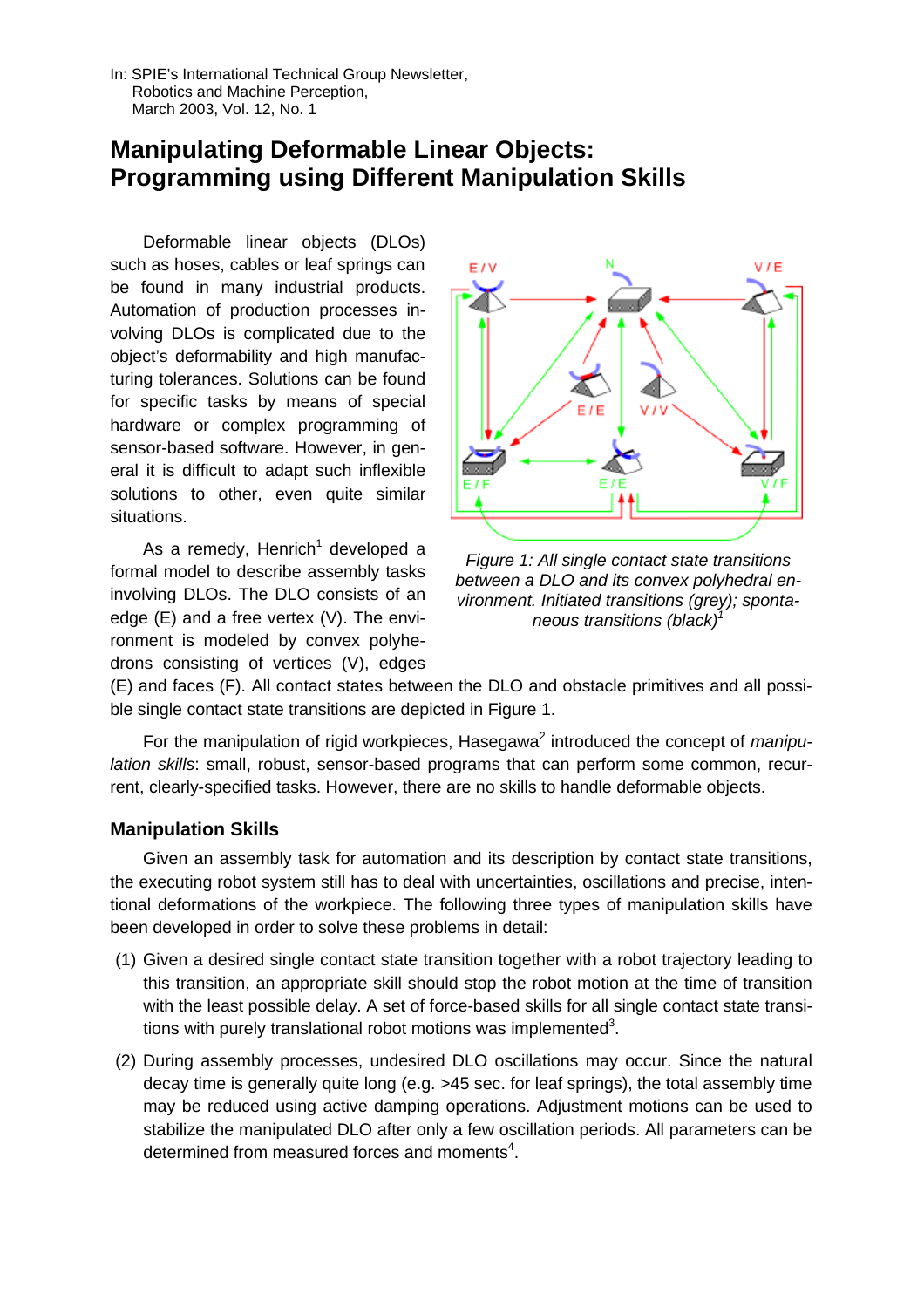(3) In some situations, objects have to be elastically deformed in order to achieve a desired shape. Given the contact points along with the desired tangent directions and translations for each contact point, an appropriate robot trajectory can be generated using different kinds of Splines for shape approximation<sup>5</sup>.

#### **Leaf Spring Assembly**



*Figure 2: Target situation of leaf spring assembly: Overview (left); Horizontal section with designation of the involved faces and edges. (right)*

As an example for the use of manipulation skills, a leaf spring of 50 cm length and 2 cm width should be clamped between three parallel plates of 19 cm height and 15 cm width, situated about 20 cm from one another (Figure 2). The notch in the middle plate is 6 cm high and 1 cm wide. The misalignment of the plates prevents mounting the spring without deformation. In terms of contact states, the goal situation can be described as  $E/E_2 \wedge E/E_3 \wedge E/E_4 \wedge E/E_5$ , with the designation of edges and faces from Figure 2.

For the implementation, all three types of manipulations skills are needed. Without the intentional deformation skill, the assembly is impossible. This skill is likely to fail without sufficient knowledge of its starting situation, which, due to uncertainties, can only be achieved robustly using contact state transitions. Without active damping of the oscillations after a fast pickup, insertion from above between the first two plates might be unsuccessful. Additionally, oscillations disturb the force-based contact state transitions.

The transition skills require 5 s initialization in order to achieve robust detection with an average delay of 0.5 s. With robot speeds of 5 to 15 mm/s during transitions, 100 mm/s between transitions and pickup speed at 50% of maximum, the total duration of a complete assembly is around 1 minute and 40 seconds. Out of 25 experiments in series, two failed at damping after pickup (8%), eight were successful although the insertion in the notch was not recognized (32%), and the remaining 15 experiments succeeded with no faults (60%).

### **Conclusion**

Programming with manipulation skills is easy, flexible and robust; there are manipulation skills available to perform a desired sensor-supervised contact state transition, skills to achieve a desired object deformation without manually searching for an appropriate robot trajectory, and skills for active damping to reduce long natural oscillation decay times.